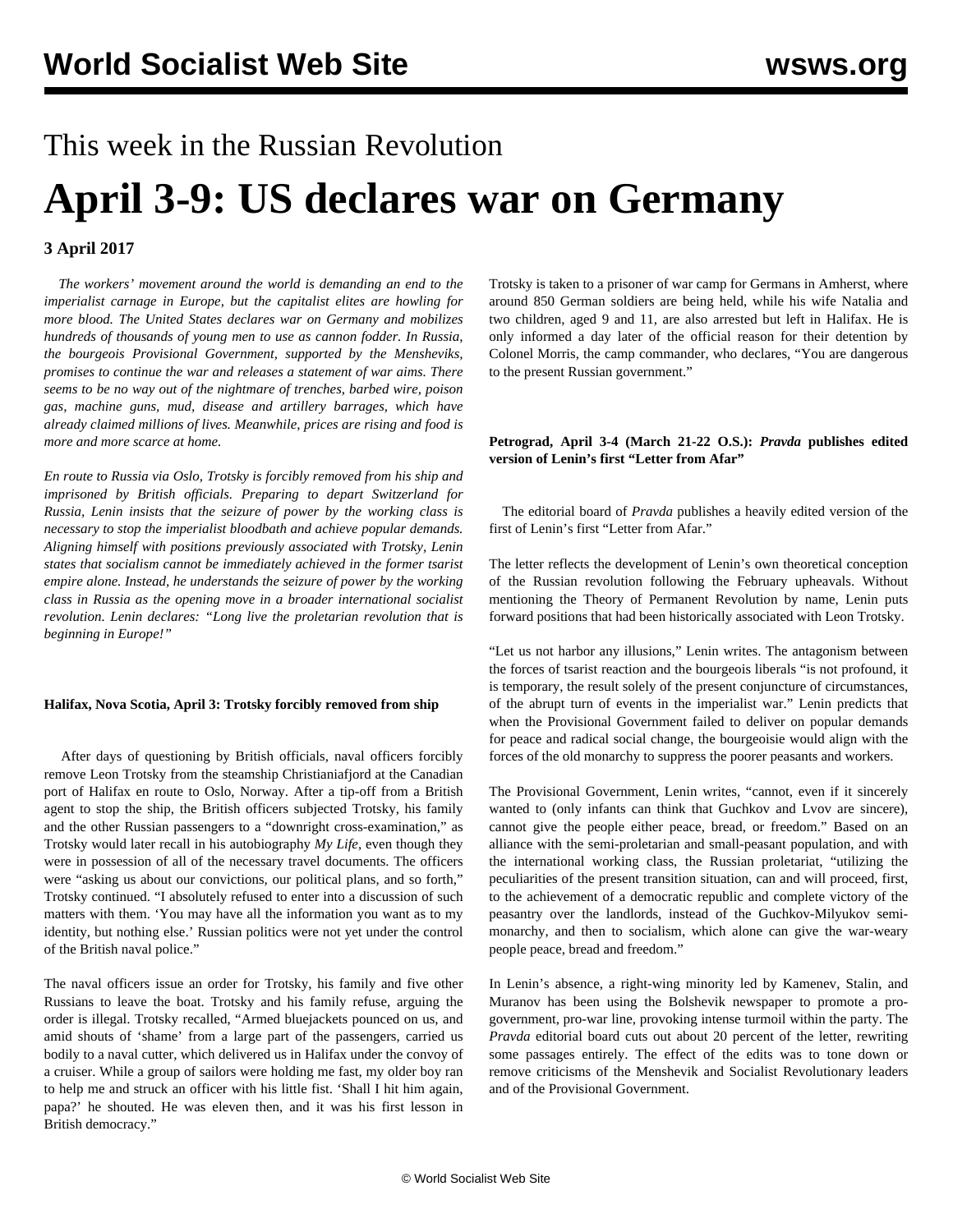#### **Washington, April 6: US declares war on Germany**

 Washington's declaration of war against Germany marks a turning point in US history, signaling a qualitative intensification of the violent assertion of the American ruling class's imperialist ambitions throughout the globe. Washington's ever more reckless and bloody drive for global hegemony will shape human history over the next century.

In his request for a declaration of war by Congress, President Woodrow Wilson cites the threat of German submarines to trade in the North Atlantic and Mediterranean as well as German diplomatic maneuvers with Mexico. By the time of the formal declaration of war, US capitalism has become inextricably entangled in the conflict, with US exports to the warring nations rising from \$824.8 million in 1913 to \$2.25 billion in 1917. Betraying all of his previous campaign pledges to keep the US out of the war, Wilson famously declared that the intervention of the US military was required to "make the world safe for democracy."

Trotsky had analyzed the processes underlying America's entry into the war in his article ["War and the Revolution](/en/articles/2017/03/27/ltes-m27.html)," published in *Novy Mir* on March 22:

 The capitalist classes of the United States cannot stop. The war industry and its foster brother, finance capital, exert pressure on the will of the rulers, while fear of the extreme crisis pushes them from below—into the abyss of war … the "pacifist" government of the United States is compelled to fulfill its predestined task: to draw the last great power into the bloody school of war. This fact shows us the degree to which the bourgeoisie has lost the possibility and capability of controlling events and peoples. The unbridled forces of capitalism act with automatic ruthlessness.

 In a banner headline, the New York Times boasts that the US will raise a new army of 500,000 soldiers to send into the conflict. By the end of the war, the American armed forces will suffer over 116,000 dead and 204,000 wounded.

# **Petrograd, April 6 (March 23 O.S.): Mass funeral for revolutionary martyrs held at Mars Field**

 Hundreds of thousands of workers, soldiers and other residents of Petrograd march to Mars Field to honor those who were killed during the five days of the February Revolution. An estimated 800,000 pass by the martyrs' graves during the day to commemorate the more than 1,300 who died.

While the February revolution would later be mythologized as "bloodless," in reality the monarchy responded violently to the threat posed by the mass demonstrations, and would gladly have drowned the revolution in blood. The vast majority of those killed in the February revolution were demonstrators mowed down by the police, who concealed themselves in the upper floors of buildings, and by army units on February 26.

Workers carry red coffins on their shoulders, and they also bear political banners as they march. The contingent of workers from the Vyborg district, according to Trotsky's account, stands out with many Bolshevik banners, although these continue to wave side by side with those of the Mensheviks. The marchers are met on Mars Field by the leadership of the Petrograd Soviet. Trotsky later wrote in his *History of the Russian Revolution*, "When the coffins were lowered into the grave there sounded from Peter and Paul fortress the first funeral salute, startling the innumerable masses of the people. That cannon had a new sound: our cannon, our salute."

Trotsky added, "The funeral procession—in its mood a procession triumphant with the joy of life—was a mighty concluding chord in the symphony of the five days."

# **Gotha, April 6-8: Founding Congress of the Independent Social Democratic Party of Germany (USPD)**

 The 143 participants of the Congress represent a membership of 100,000, most of them previous members of the Social Democratic Party of Germany (SPD) who rejected the latter's policy of "party truce" (Burgfrieden) with the capitalists and the government.

The founders had not intended, much less politically prepared, the creation of the USPD. It was preceded by a national conference of all groups and tendencies within the SPD on January 7, 1917, which rejected the pro-war policies of the SPD leadership and its delegation in the Reichstag (the German parliament). One of them was the centrist Social Democratic Working Group (SAG), which did not want to create a new party, despite their proclaimed opposition to the war. However, the SPD leadership reacted to this conference within 10 days by immediately expelling all members and supporters of these groups, thus forcing them to found the USPD.

The new party includes two, fundamentally different tendencies.

The first is led by centrist politicians such as Karl Kautsky, Eduard Bernstein, Hugo Haase and Paul Dittmann, who advocate a "peace without annexations and reparations." This peace, they argue, can be achieved by exerting "pressure on the imperial government" through delegates in the Reichstag, which would be supported by protests of the working masses. This program is primarily aimed at containing the growing hatred of the working masses of the war and the government, and preventing a mobilization of the working class and its seizure of power.

The second, revolutionary tendency is led by the Spartacus League of Rosa Luxemburg and Karl Liebknecht. They represent a minority of the delegates at the Founding Congress. Following Liebknecht's slogan, according to which "the main enemy is at home," they fight for an end to the war and an overthrow of the imperialist governments by the international working class. However, at the time of the founding Congress, both Rosa Luxemburg and Karl Liebknecht have been imprisoned for numerous months. This in part explains the fact that the supporters of the Spartacus League at times advocate contradictory positions at the Congress.

Rosa Luxemburg describes the demand of the centrist USPD leaders for a "peace without annexations" as a left fig-leaf for the pro-war, social chauvinist policies of the SPD. At the end of the Congress, however, the manifesto, drafted by Karl Kautsky, is adopted with only one vote against, even though it contains precisely this pacifist "peace program."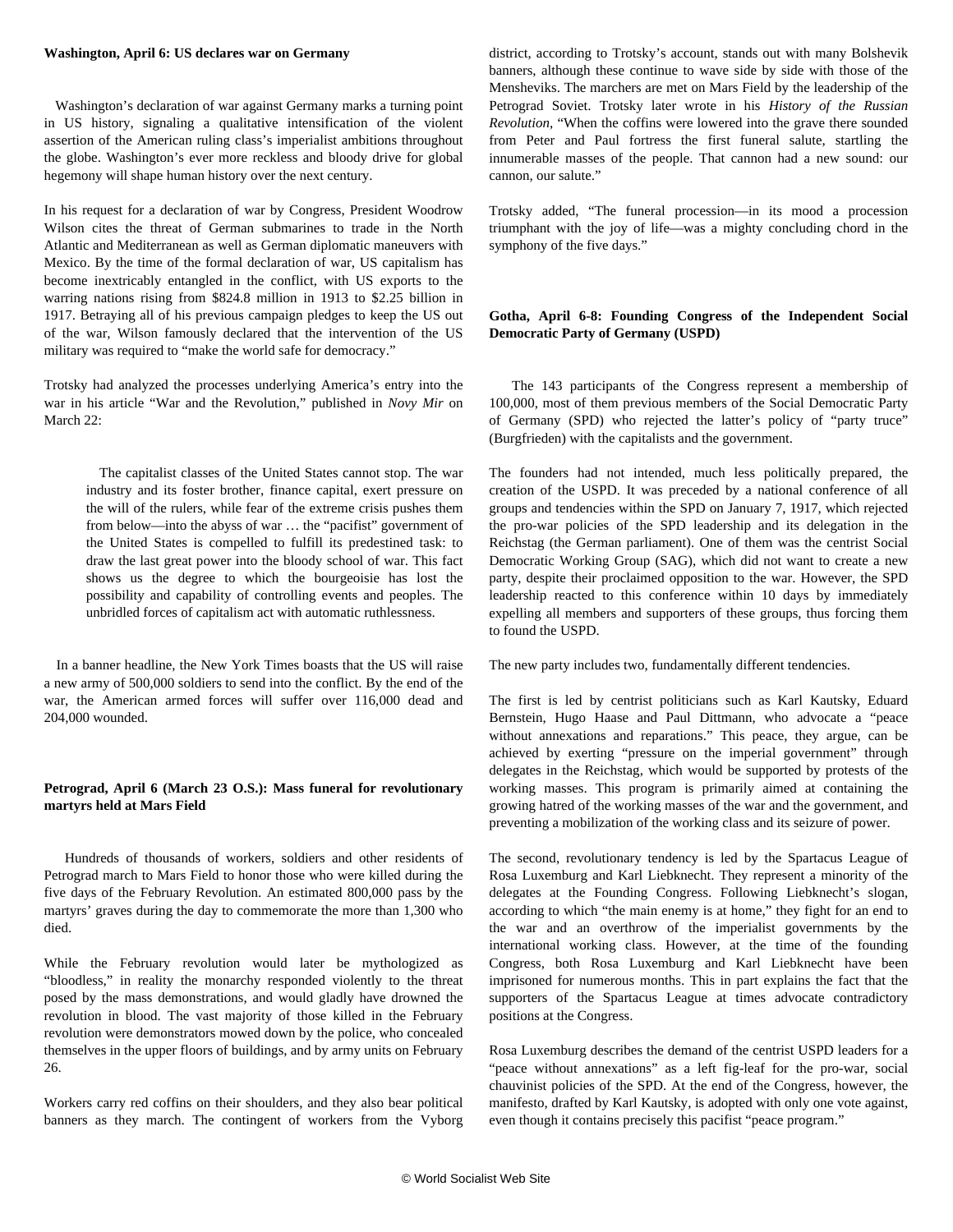While the Spartacus League's demand for independence within the USPD is granted, the group does not build its own firm organization, nor does it constitute itself as a faction within the USPD. The Spartacus League does not split with the USPD until after the beginning of the November Revolution in Germany in 1918.

[Read more](/en/articles/2010/09/psg2-s30.html) in the Historical Foundations of the German section of the ICFI.

# **Petrograd, April 7 (March 25, O.S.): Provisional Government establishes state monopoly on grain**

 In light of the continuing food crisis, the Provisional Government feels compelled to introduce a law "On the transfer of bread under the control [v rasporiazhenie] of the state." According to the law, everyone who owns bread and grain is required to report how much they own to the state. Any amount of bread and grain exceeding the allocated ration is to be transferred to the state through local food provision committees. Peasants who do not hand out their grain and bread are subject to requisitions. The measure achieves the opposite of the intended result. Angered by the law, many peasants withhold their grain supplies and bread. The food crisis—one of the primary causes for the February Revolution—deepens.

#### **Petrograd, April 9 (March 27, O.S.): Provisional Government issues "Declaration of War Aims"**

 The Provisional Government issues the "Declaration of War Aims," signed by Prime Minister Lvov. The declaration shifts responsibility for the war to the Tsarist regime, while vaguely asserting that "free Russia" is not seeking to suppress other people and instead supports "a complete peace on the basis of the full self-determination of people." Thus, while avoiding the slogan of "peace without annexations and indemnities," the declaration creates the impression that the Provisional Government only pursues a defensive war.

The declaration is the result of an internal dispute between the Provisional Government and the Soviet leadership. One day after the US officially entered World War I, which greatly encouraged the Russian bourgeoisie's pursuit of the war, Foreign Minister Pavel Miliukov had publicly declared that the Russian government was fighting to seize Constantinople, Armenia, Northern Persia and divide Austria and Turkey all while allegedly respecting the "right of nations to self-determination." Fearing above all that this would discredit the Provisional Government, the Menshevik Tsereteli insisted that the government issue a declaration that it was pursuing the war for defensive purposes only.

Although the declaration was, in Trotsky's words, "empty," it found an enthusiastic response not only among the Mensheviks, but also among the right-wing Bolsheviks, chief among them Stalin and Kamenev. Four days before Lenin's return to Russia, *Pravda* published an editorial stating, "The Provisional Government has clearly and definitely announced before the whole people that the aim of Russia is not the domination of other nations." Lenin, by contrast, denounces the declaration. In his article, The War and the Provisional Government, from April 13, he cites a statement made by Miliukov, who, soon after the declaration's publication, openly said that it contained "not peace terms, but merely general principles" and that the "peace terms can be worked out only with the consent of our Allies". Lenin writes:

 People who fan the flames of war are continuing to speak in the name of Russia. The workers and soldiers are being fed with platitudes about peace without annexations, while on the quiet a policy is being pursued which benefits only a small clique of millionaires who thrive on war. Comrades, workers and soldiers! Read this statement of Miliukov and expose it at all your meetings! Make it understood that you do not wish to die for the sake of secret conventions concluded by Tsar Nicholas II, which are still sacred to Miliukov!

#### **Switzerland, April 8 (March 27 O.S.): Lenin pens farewell letter to Swiss workers**

 Before leaving Switzerland, Lenin pens a "Farewell Letter to Swiss Workers" that sets forth his conception of the Russian Revolution as the opening stage in the world socialist revolution. Lenin writes:

 To the Russian proletariat has fallen the great honor of beginning the series of revolutions which the imperialist war has made an objective inevitability. But the idea that the Russian proletariat is the chosen revolutionary proletariat among the workers of the world is absolutely alien to us. We know perfectly well that the proletariat of Russia is less organized, less prepared and less classconscious than the proletariat of other countries. It is not its special qualities, but rather the special conjuncture of historical circumstances that for a certain, perhaps very short, time has made the proletariat of Russia the vanguard of the revolutionary proletariat of the whole world.

 Russia is a peasant country, one of the most backward of European countries. Socialism cannot triumph there directly and immediately. … Single-handed, the Russian proletariat cannot bring the socialist revolution to a victorious conclusion. But it can give the Russian revolution a mighty sweep that would create the most favorable conditions for a socialist revolution, and would, in a sense, start it. It can facilitate the rise of a situation in which its chief, its most trustworthy and most reliable collaborator, the European and American socialist proletariat, could join the decisive battles.

#### **London, April 5: British government imposes ban on food hoarding**

 An order issued by Lord Devonport, the government's Food Controller, prohibits the hoarding of any foodstuffs in homes and permits searches to be conducted of residences where such practices are suspected. The move reflects the growing shortage of food in Britain, which the government and ruling elite worry could cause social unrest.

The food crisis has been intensifying since early 1917, when Germany began its policy of unrestricted submarine warfare, allowing U-boats to target merchant shipping. Coupled with a poor harvest in 1916, this